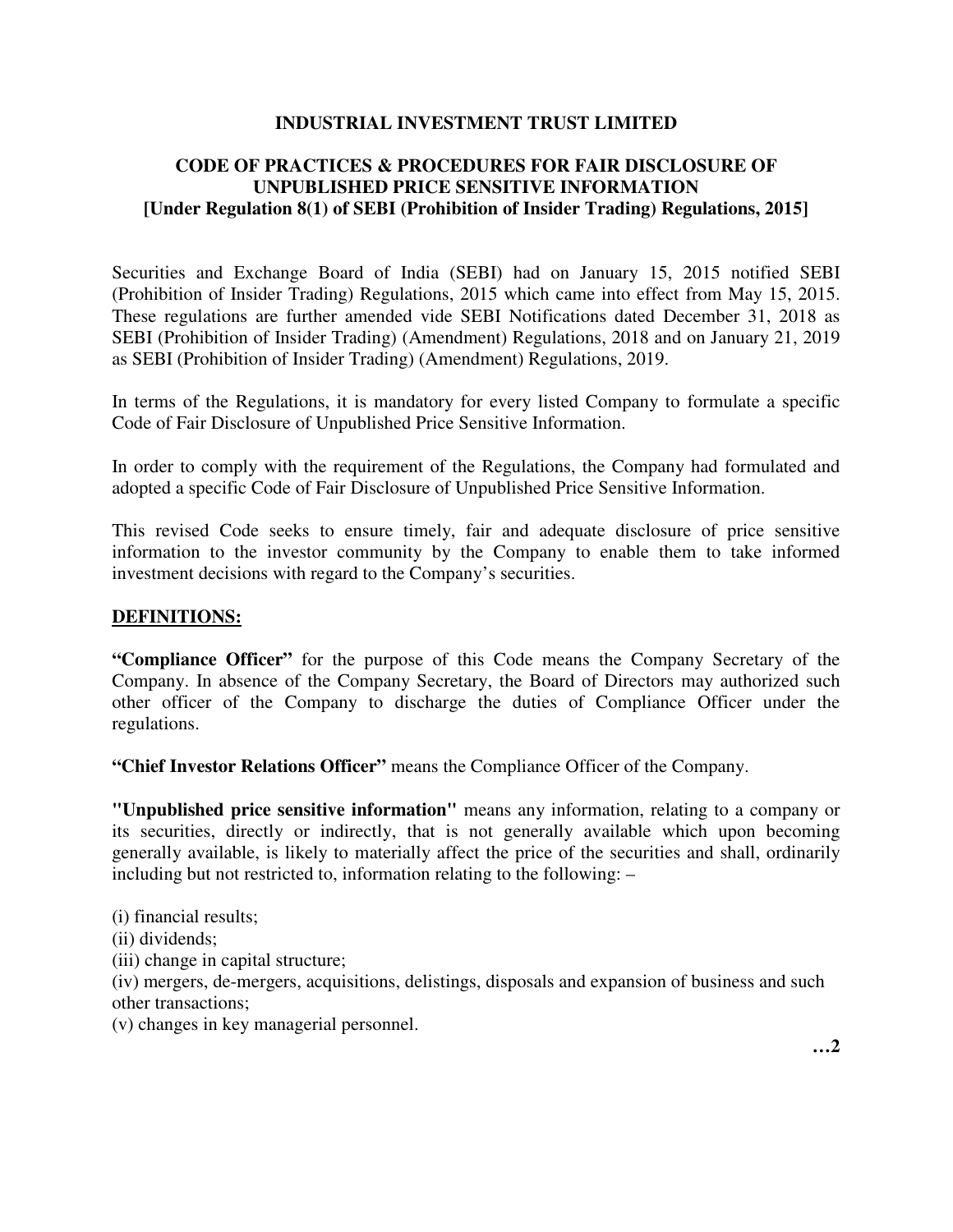To achieve the objective of this Code, the Company will adhere to the following principles to ensure timely and adequate disclosure of price sensitive information with respect to it and its Securities which is likely to affect price of the securities:

- 1. The Company shall ensure prompt public disclosure of unpublished price sensitive information that would impact price discovery no sooner than credible and concrete information comes into being, in order to make such information generally available.
- 2. The Company shall ensure uniform and universal dissemination of unpublished price sensitive information to avoid selective disclosure.
- 3. The Company Secretary / Compliance Officer of the Company shall act as the Chief Investor Relations Officer to deal with dissemination of information and disclosure of unpublished price sensitive information.
- 4. The Company shall make prompt dissemination of unpublished price sensitive information that gets disclosed selectively, inadvertently or otherwise to make such information generally available.
- 5. The Company shall provide appropriate and fair response to queries on news reports and requests for verification of market rumours by regulatory authorities.
- 6. The Company shall ensure that information shared with analysts and research personnel, if any, is not unpublished price sensitive information.
- 7. The Company shall develop and follow best practices to make transcripts or records of proceedings of meetings with analysts and other investor relations conferences on the official website to ensure official confirmation and documentation of disclosures made.
- 8. The Company shall handle all unpublished price sensitive information on a need-to-know basis.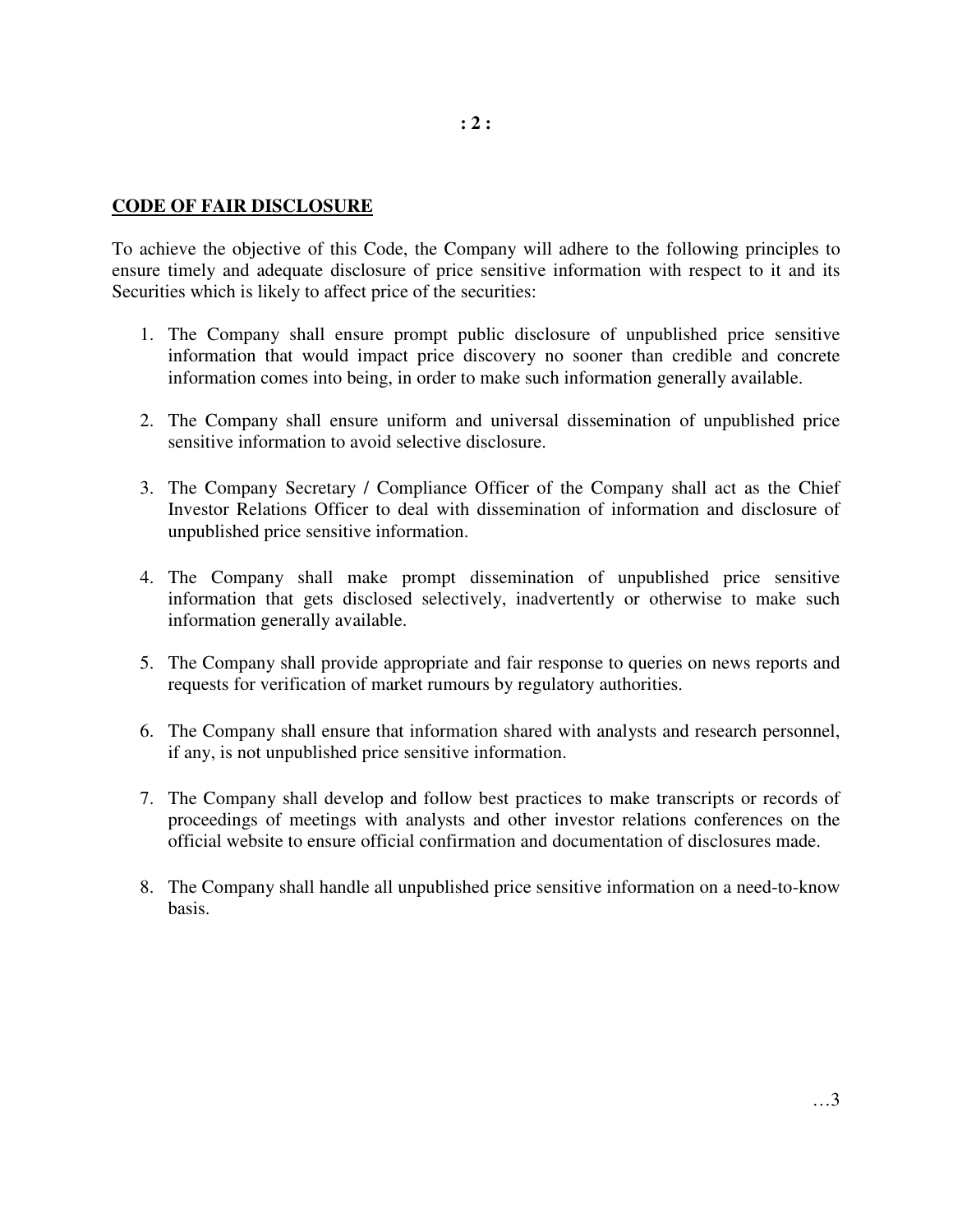# **POLICY FOR DETERMINATION OF "LEGITIMATE PURPOSES FOR SHARING UPSI"**

#### **(Pursuant to SEBI (Prohibition of Insider Trading) (Amendment) Regulations 2018)**

SEBI vide its Notification dated December 31, 2018, mandated that the listed companies are required to modify their "Codes of Fair Disclosure and Conduct" formulated under regulation 8 to include therein a "Policy for determination of 'legitimate purposes'.

The Board of Directors of the Company shall formulate, approve and implement a policy for determination of "legitimate purposes for sharing UPSI" as a part of "Codes of Fair Disclosure and Conduct" which shall be in sync with SEBI (Prohibition of Insider Trading) (Amendment) Regulations, 2018."

The policy in briefly shall:

- Define legitimate purpose for which UPSI can be shared
- Process and mode of sharing the information
- Pre requisites information / documents / undertakings required before sharing any UPSI.

The term "legitimate purpose" shall include sharing of unpublished price sensitive information in the ordinary course of business by an insider with partners, collaborators, lenders, customers, suppliers, merchant bankers, legal advisors, auditors, insolvency professionals or other advisors or consultants, provided that such sharing has not been carried out to evade or circumvent the prohibitions of these regulations.

Any person in receipt of unpublished price sensitive information pursuant to a "legitimate purpose" shall be considered an "insider" for purposes of these regulations and due notice shall be given to such persons to maintain confidentiality of such unpublished price sensitive information in compliance with these regulations.

## **POLICY OF "PROCEDURE FOR ENQUIRY IN CASE OF LEAK OF UPSI"**

The Company shall formulate written policies and procedures for inquiry in case of leak of unpublished price sensitive information or suspected leak of unpublished price sensitive information, which shall be approved by Board of Directors of the company and accordingly initiate appropriate inquiries on becoming aware of leak of unpublished price sensitive information or suspected leak of unpublished price sensitive information and inform the Board promptly of such leaks, inquiries and results of such inquiries.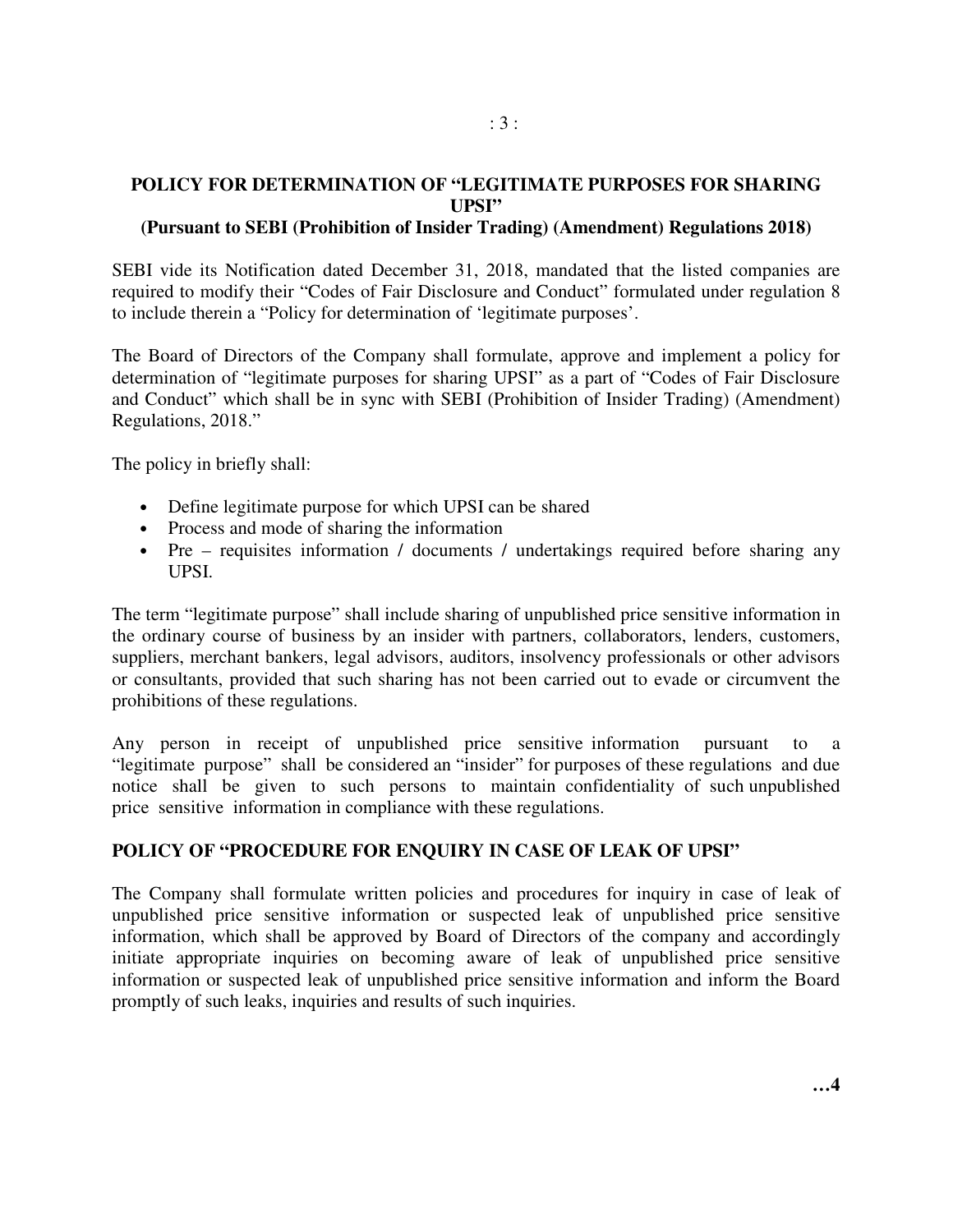#### **: 4 :**

#### **IDENTIFICATION OF UPSI AND MAINTAINING ITS CONFIDENTIALITY**

All the unpublished price sensitive information shall be identified and its confidentiality shall be maintained as per the requirements of this Code and PIT regulations;

## **DIGITAL DATABASE OF PERSONS WITH WHOM UPSI IS SHARED**

The Board of Directors shall ensure that a structured digital database is maintained containing the names of such persons or entities as the case may be with whom information is shared under this regulation along with the Permanent Account Number or any other identifier authorized by law where Permanent Account Number is not available.

Such databases shall be maintained with adequate internal controls and such as time stamping and audit trails to ensure non-tampering of the database.

# **PROCESS FOR HOW AND WHEN PEOPLE ARE BROUGHT 'INSIDE' ON SENSITIVE TRANSACTIONS**

The Board of Directors of the Company shall decide on how and when any person(s) should be brought 'inside' on any proposed or ongoing sensitive transaction(s).

A person(s) shall be brought inside on any proposed or ongoing sensitive transaction(s) of the Company who may be an existing or proposed partner(s), collaborators, lenders, customers, suppliers, merchant bankers, legal advisors, auditors, insolvency professionals or other advisors or consultants etc. for legitimate purpose.

Legitimate purpose shall include the following:

- (i) in the ordinary course of business.
- (ii) in furtherance of performance of duty(ies);
- (iii) for discharge of legal obligation(s).

(iv) for any other genuine or reasonable purpose as may be determined by the CIO of the Company.

(v) for any other purpose as may be prescribed under the Securities Regulations or Company Law or any other law for the time being in force, in this behalf, as may be amended from time to time.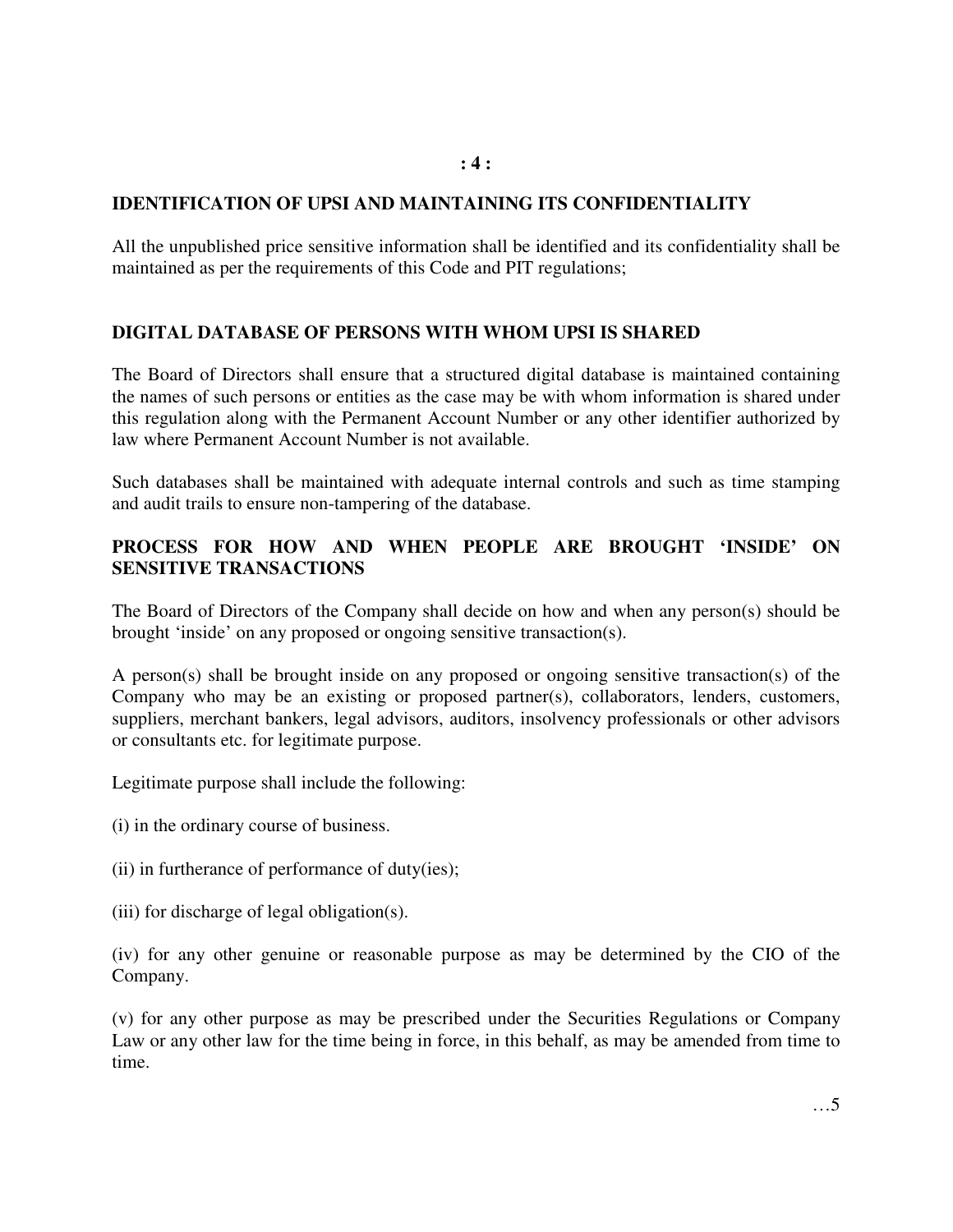## **INTIMATION OF DUTIES AND RESPONSIBILITIES AND THE LIABILITY TO THE PERSON(S) WHO HAS/HAVE BEEN BROUGHT INSIDE' ON SENSITIVE TRANSACTION(S)**

Any person(s) who has/have been brought inside on any proposed and/or ongoing sensitive transaction(s) and in receipt of unpublished price sensitive information shall be considered an "insider" for purposes of this Code and due notice shall be given to such persons for the following purposes:

(i) To make to such person that the information shared is or would be confidential.

(ii) To instruct such person to maintain confidentiality of such unpublished price sensitive information in compliance with these regulations.

(iii) To make aware to such person the duties and responsibilities attached to the receipt of such information and the liability attached to misuse or unwarranted use of such information.

#### **INTERNAL CONTROL SYSTEM**

The Board of Directors shall put in place adequate and effective system of internal controls to ensure compliance with the requirements given in these code and Prevention of Insider Trading Regulations to prevent insider trading.

## **REVIEW OF COMPLIANCES OF THE CODE AND VERIFICATION OF INTERNAL CONTROL SYSTEM**

The Audit Committee of the Company shall review compliance with the provisions of this Code and Prevention of Insider Trading Regulations at least once in a Financial Year and shall verify that the systems for internal control are adequate and are operating effectively.

The Board is authorized to amend or modify this Code in whole or in part and may stipulate further guidelines, procedures and rules, from time to time, to ensure fair disclosure of unpublished price sensitive information.

This Code shall be disclosed on the official website of the Company.

This Code and every subsequent modification, alteration or amendment made thereto, shall also be intimated to the Stock Exchange where the securities of the Company are listed.